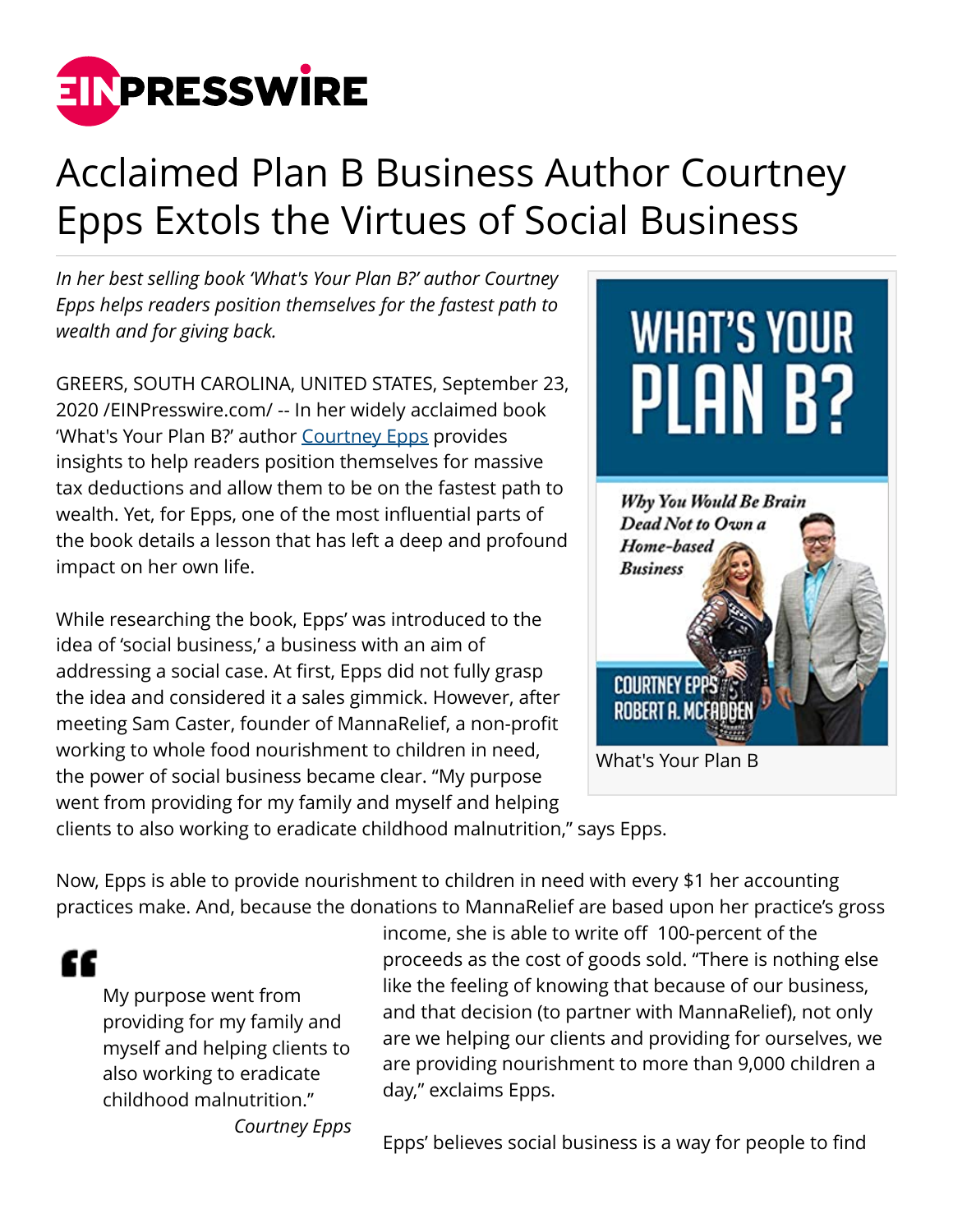purpose in their lives, while also providing an opportunity to have financial benefits for their families. "I would suggest that you find something you are passionate about and give to that cause. When your passion and profits meet, it will create something inside you like I was also introduced to … which completely transformed my way of thinking. It made me want to strive to not only be better for myself but to also strive for a much bigger purpose than simply my own."

The impact of working with MannaRelief has led Epps to aid in the efforts of two more nonprofits: Operation Underground Railroad and The Last Well. Operation Underground Railroad works to help children escape from sex trafficking and provides them with care once they are freed. For the past 11 years, The Last Well has been on a mission to provide safe drinking water throughout Liberia.

Epps is also the owner of **OTB Tax** where they empower small-to-medium sized businesses and families to have a life that is more relaxing and less taxing. They do this through teaching tax minimization strategies, offering financial consulting services, and creating a community of wealthy minded. To learn more about OTB Tax, visit them online at [https://otbtax.com.](https://otbtax.com)

For more information about 'What's Your Plan B?' or to learn more about Courtney Epps, visit her online at [https://courtneyepps.com.](https://courtneyepps.com) To see her speak on social business, check out her YouTube video: <https://www.youtube.com/watch?v=8NMJtLeLtwA&t=24s>. To learn more about MannaRelief, visit: [www.mannarelief.org](http://www.mannarelief.org). To learn more about operation Underground Railroad and its founder Tim Ballard, visit: [www.ourrescue.org.](http://www.ourrescue.org) To learn more about The Last Well, visit: [www.thelastwell.org.](http://www.thelastwell.org)

About Courtney Epps: Courtney is a tax strategist, international speaker, and author of the Best Selling books More Relaxing Less Taxing & What's Your Plan B?. She owns a full-service accounting firm in South Carolina and serves clients in every state. She has owned her practice for nineteen years. What sets their firm apart is the tax strategy that it offers to clients as the focus is not just to prepare returns but to free up money legally, morally and ethically. She has developed a broad expertise in industries including traditional, home-based, and networkmarketing businesses. She works with clients from start up to \$100 million companies. Courtney's Mission: To Teach more people on how to free up money through tax strategy, so that we can help more, have more, so that they can live more, and give more so that we can feed more children, free more children and provide more safe drinking water. Courtney has figured out a way to combine your passion with your profits as she truly believes that by creating a social business entrepreneurs can change the world.

Angel Tuccy Vedette Global +1 7202715942 [email us here](http://www.einpresswire.com/contact_author/2934543)